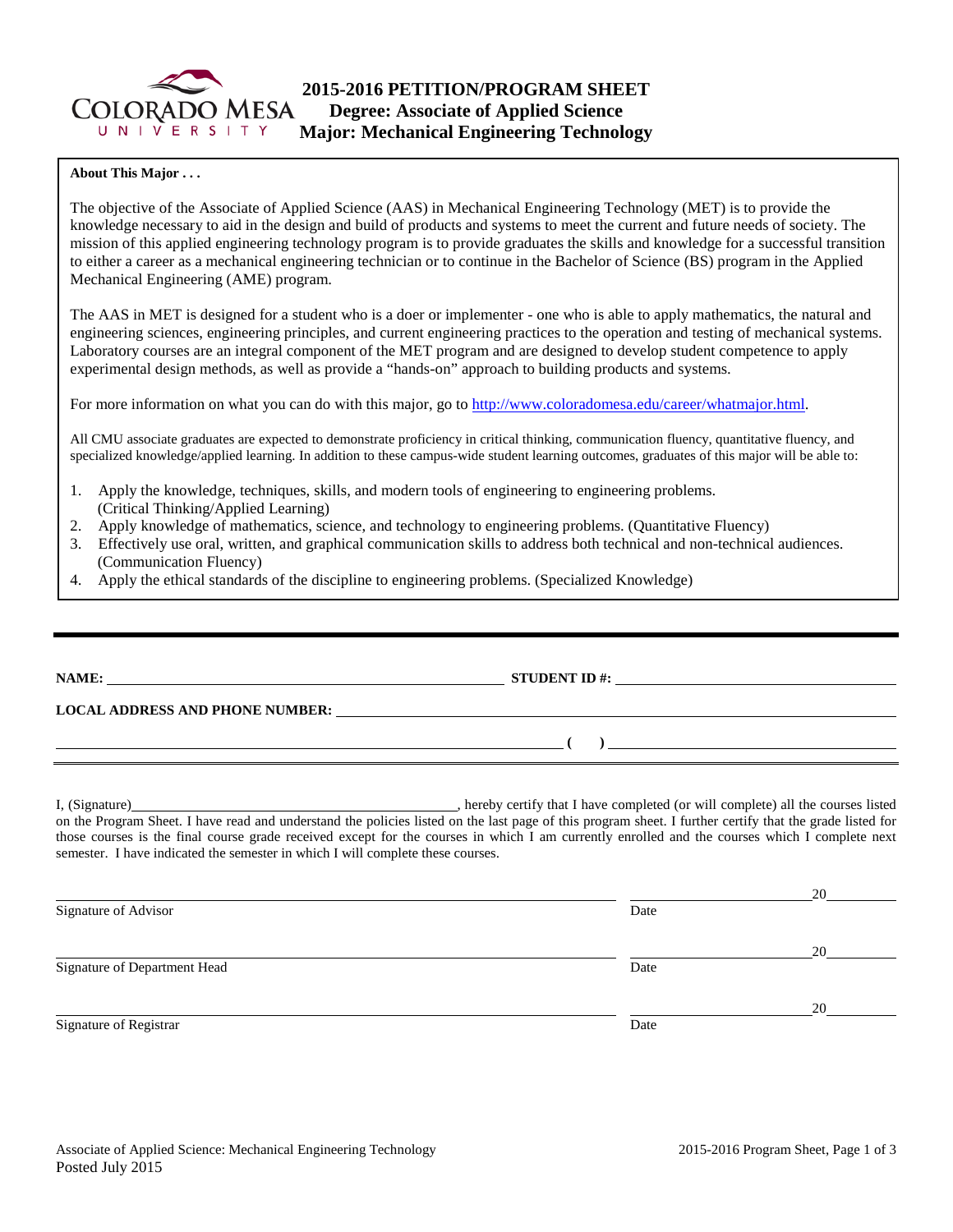### **DEGREE REQUIREMENTS:**

- 62 semester hours total (A minimum of 15 of the final 30 semester hours of credit at CMU).
- 2.00 cumulative GPA or higher in all CMU coursework.
- A grade of "C" or higher must be achieved in achieved in coursework toward major content area.
- Pre-collegiate courses (usually numbered below 100) cannot be used for graduation.
- Program sheets are for advising purposes only. Because a program may have requirements specific to the degree, check with your advisor for additional guidelines, including prerequisites, grade point averages, grades, exit examinations, and other expectations. It is the student's responsibility to be aware of, and follow, all guidelines for the degree being pursued. Any exceptions or substitutions must be approved by the faculty advisor and/or Department Head. Courses related to teacher licensure must also be approved by the Teacher Education Dept.
- When filling out the program sheet a course can be used only once.
- See the "Undergraduate Graduation Requirements" in the catalog for additional graduation information.

**ESSENTIAL LEARNING REQUIREMENTS** (Minimum 15 semester hours) See the current catalog for a list of courses that fulfill the requirements below. If a course is on the Essential Learning list of options and a requirement for your major, you must use it to fulfill the major requirement and make a different selection within the Essential Learning requirement. The Essential Learning capstone course and corequisite Essential Speech course (required for bachelor's degrees) cannot be used as options for the below requirements.

| Course No Title                                   | Sem.hrs Grade Term |  |
|---------------------------------------------------|--------------------|--|
| <b>Communication</b> (6 semester hours)           |                    |  |
| <b>ENGL 111 English Composition</b>               | 3                  |  |
| <b>ENGL 112 English Composition</b>               | 3                  |  |
| <b>Math</b> (Minimum 3 semester hours)            |                    |  |
| MATH 119 Pre-Calculus Mathematics                 | $5*$               |  |
| Social and Behavioral Sciences (3 semester hours) |                    |  |
| SOCI 120 Technology and Society                   | 3                  |  |
| <b>History</b> (3 semester hours)                 | 3                  |  |
|                                                   |                    |  |

Course No Title Sem.hrs Grade Term

#### **WELLNESS REQUIREMENT** (2 semester hours)

| <b>KINE 100</b> | Health and Wellness |  |  |
|-----------------|---------------------|--|--|
| KIN A           |                     |  |  |

### **ASSOCIATE OF APPLIED SCIENCE IN MECHANICAL ENGINEERING TECHNOLOGY: COURSE REQUIREMENTS** (45 semester hours)

| <b>CHEM 121</b><br><b>CHEM 121L</b><br>Or | General Chemistry<br>General Chemistry Lab                      | 4<br>1 |  |
|-------------------------------------------|-----------------------------------------------------------------|--------|--|
| <b>CHEM 131</b>                           | General Chemistry                                               | 4      |  |
| <b>CHEM 131L</b>                          | General Chemistry Lab                                           | 1      |  |
| <b>CSCI 130</b>                           | Intro to Engr. Computing                                        | 3      |  |
| <b>PHYS 111</b><br><b>PHYS 111L</b><br>Or | <b>General Physics</b><br>General Physics Lab                   | 4<br>1 |  |
| <b>PHYS 131</b>                           | <b>Fundamental Mechanics</b>                                    | 4      |  |
| <b>PHYS 131L</b>                          | Fundamental Mechanics Lab                                       | 1      |  |
| <b>ENGR 101</b>                           | Introduction to Engineering                                     | 1      |  |
| <b>ENGR 125</b>                           | <b>CAD</b> and Fabrication                                      | 3      |  |
| <b>ENGR 140</b>                           | First-Year Engr. Projects                                       | 3      |  |
| <b>ENGR 261</b>                           | <b>Statics and Structures</b>                                   | 3      |  |
| <b>MAMT115</b>                            | Intro to Machine Shop                                           | 3      |  |
| <b>MAMT 251</b>                           | <b>CNC</b> Machining I                                          | 3      |  |
| <b>MAMT 255</b>                           | <b>CNC</b> Machining II                                         | 3      |  |
| <b>MATH 135</b>                           | <b>Engineering Calculus I</b>                                   | 4      |  |
| <b>MATH 136</b>                           | <b>Engineering Calculus II</b>                                  | 4      |  |
| <b>WELD 151</b>                           | Introduction to Welding                                         | 3      |  |
| <b>MATH 119</b>                           | <b>ELECTIVES</b> (2 semester hours)<br>Pre-Calculus Mathematics | $2*$   |  |

\*5 credit course -3 credits apply to the Essential Learning requirement and 2 credits apply to Electives